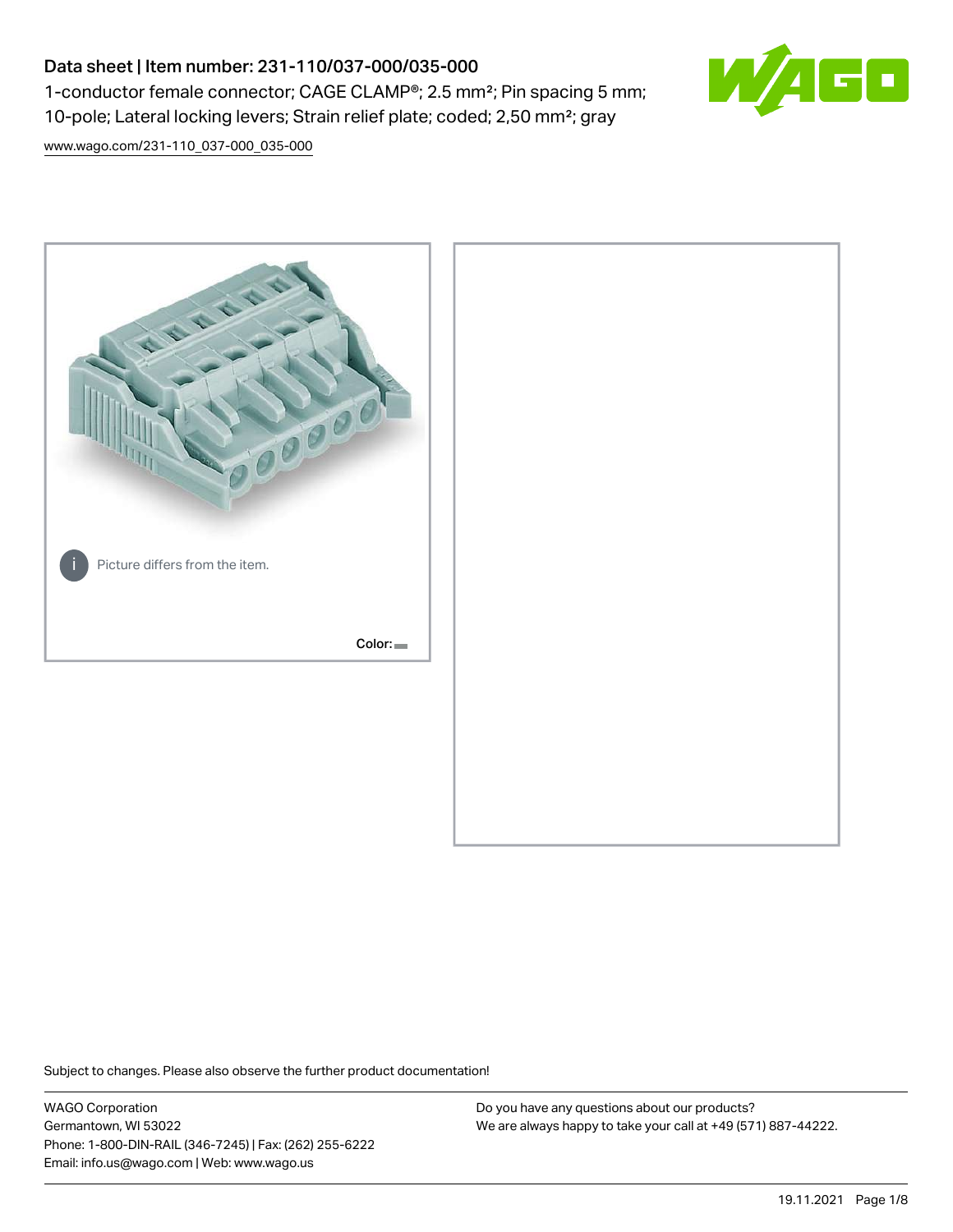

Dimensions in mm

L = pole no. x pin spacing

2- to 3-pole female connectors – one latch only

#### Item description

- **Universal connection for all conductor types**
- Easy cable pre-assembly and on-unit wiring via vertical and horizontal CAGE CLAMP<sup>®</sup> actuation  $\blacksquare$
- $\blacksquare$ Integrated test ports
- $\blacksquare$ With coding fingers

Subject to changes. Please also observe the further product documentation! Data

WAGO Corporation Germantown, WI 53022 Phone: 1-800-DIN-RAIL (346-7245) | Fax: (262) 255-6222 Email: info.us@wago.com | Web: www.wago.us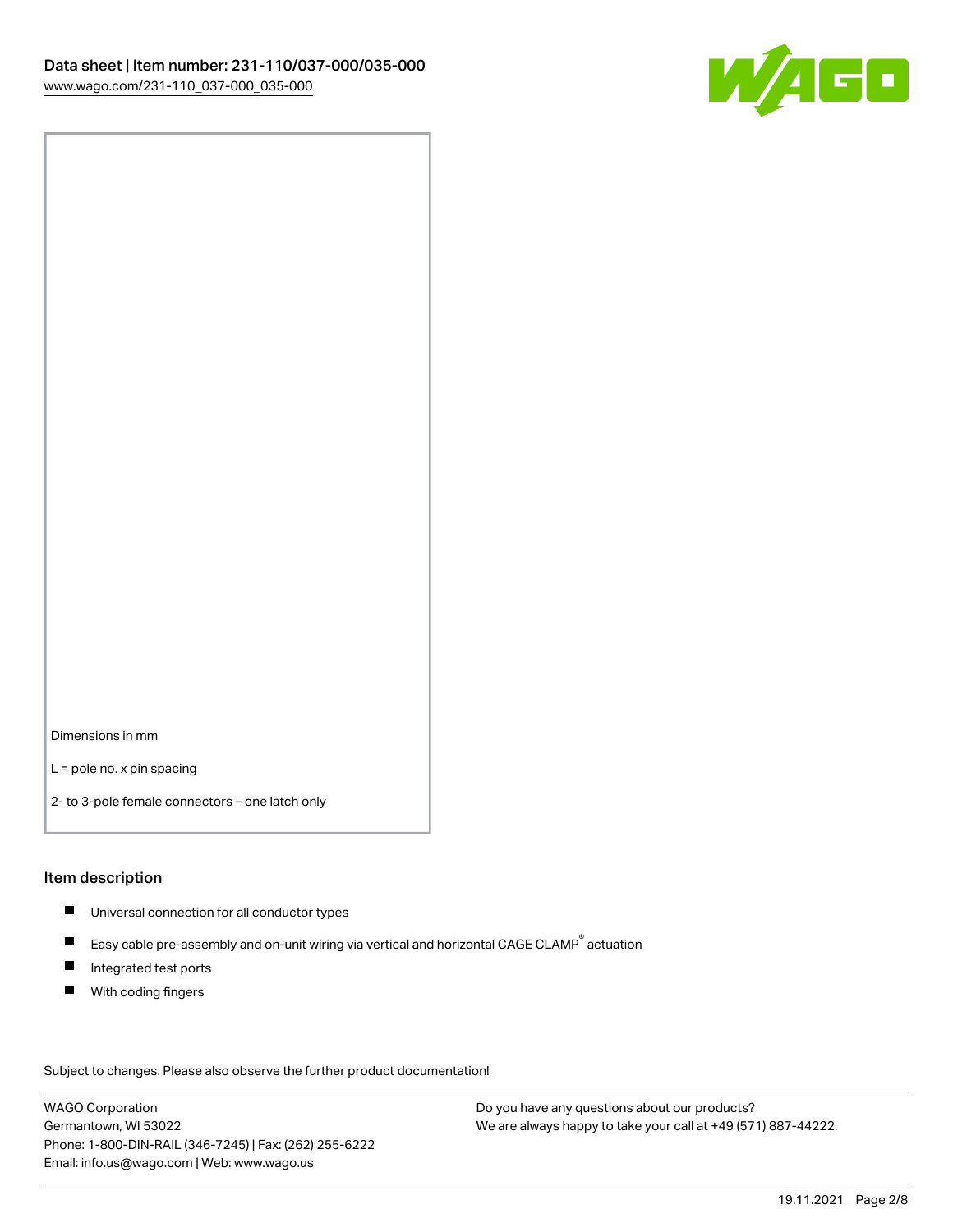

# Data

| Note |
|------|
|------|

| Safety information 1 | The MCS-MULTI CONNECTION SYSTEM includes connectors<br>without breaking capacity in accordance with DIN EN 61984. When<br>used as intended, these connectors must not be connected<br>/disconnected when live or under load. The circuit design should<br>ensure header pins, which can be touched, are not live when<br>unmated. |
|----------------------|-----------------------------------------------------------------------------------------------------------------------------------------------------------------------------------------------------------------------------------------------------------------------------------------------------------------------------------|
| Variants:            | Gold-plated or partially gold-plated contact surfaces<br>Other versions (or variants) can be requested from WAGO Sales or<br>configured at https://configurator.wago.com/                                                                                                                                                         |

## Electrical data

# IEC Approvals

| Ratings per                 | IEC/EN 60664-1                                                        |
|-----------------------------|-----------------------------------------------------------------------|
| Rated voltage (III / 3)     | 320 V                                                                 |
| Rated surge voltage (III/3) | 4 <sub>k</sub> V                                                      |
| Rated voltage (III/2)       | 320 V                                                                 |
| Rated surge voltage (III/2) | 4 <sub>k</sub> V                                                      |
| Nominal voltage (II/2)      | 630 V                                                                 |
| Rated surge voltage (II/2)  | 4 <sub>k</sub> V                                                      |
| Rated current               | 16A                                                                   |
| Legend (ratings)            | $(III / 2)$ $\triangle$ Overvoltage category III / Pollution degree 2 |

## UL Approvals

| Approvals per                  | UL 1059 |
|--------------------------------|---------|
| Rated voltage UL (Use Group B) | 300 V   |
| Rated current UL (Use Group B) | 15 A    |
| Rated voltage UL (Use Group D) | 300 V   |
| Rated current UL (Use Group D) | 10 A    |

# Ratings per UL

| Rated voltage UL 1977 | 300 V |
|-----------------------|-------|
| Rated current UL 1977 |       |

## CSA Approvals

Approvals per CSA

Subject to changes. Please also observe the further product documentation!

| <b>WAGO Corporation</b>                                | Do you have any questions about our products?                 |
|--------------------------------------------------------|---------------------------------------------------------------|
| Germantown, WI 53022                                   | We are always happy to take your call at +49 (571) 887-44222. |
| Phone: 1-800-DIN-RAIL (346-7245)   Fax: (262) 255-6222 |                                                               |
| Email: info.us@wago.com   Web: www.wago.us             |                                                               |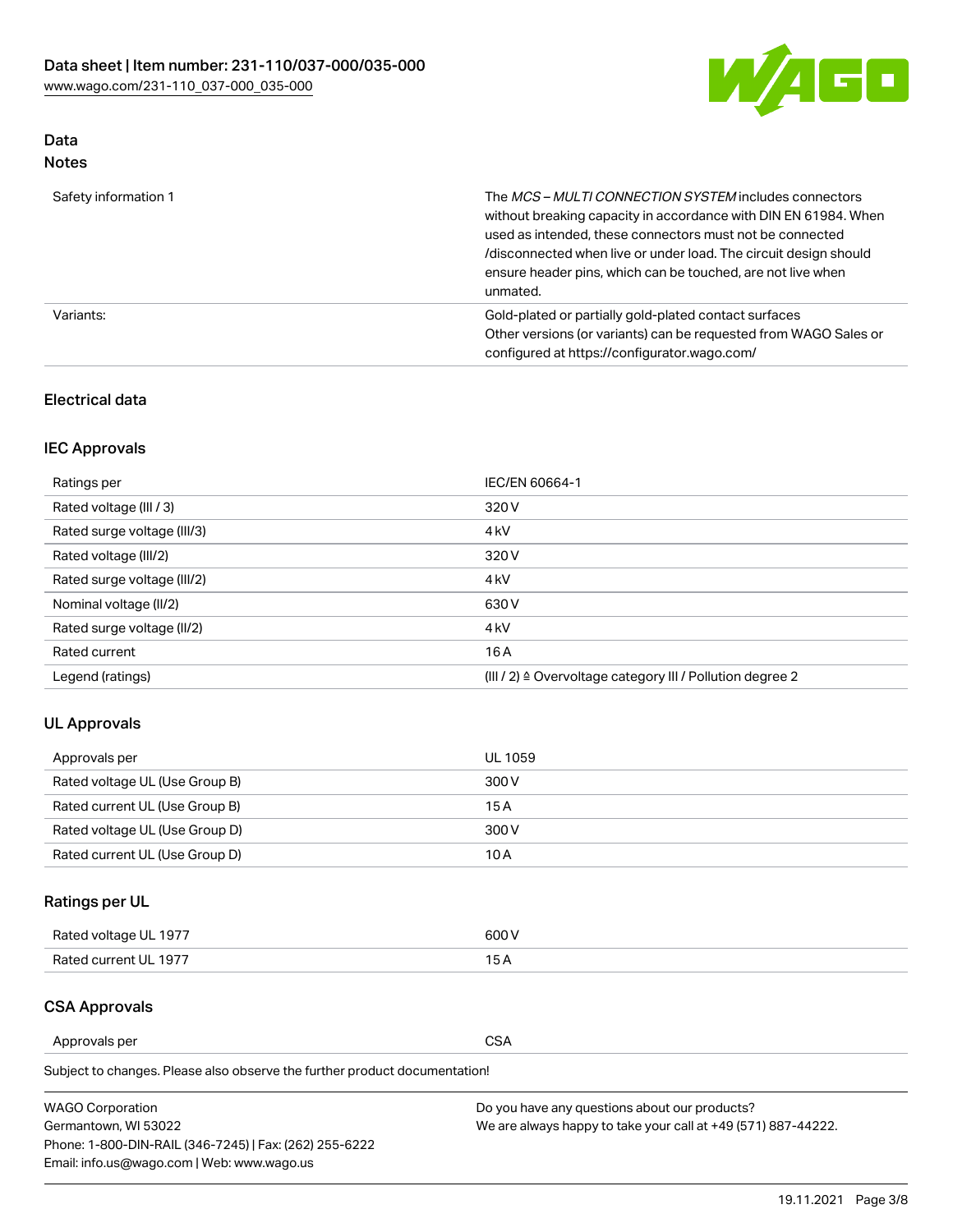

| Rated voltage CSA (Use Group B) | 300 V |
|---------------------------------|-------|
| Rated current CSA (Use Group B) | 15 A  |
| Rated voltage CSA (Use Group D) | 300 V |
| Rated current CSA (Use Group D) | 10 A  |

#### Connection data

| Total number of potentials |  |
|----------------------------|--|
| Number of connection types |  |
| Number of levels           |  |

#### Connection 1

| Connection technology                             | CAGE CLAMP®                            |
|---------------------------------------------------|----------------------------------------|
| Actuation type                                    | Operating tool                         |
| Solid conductor                                   | $0.082.5$ mm <sup>2</sup> / 28  12 AWG |
| Fine-stranded conductor                           | $0.082.5$ mm <sup>2</sup> / 28  12 AWG |
| Fine-stranded conductor; with insulated ferrule   | $0.251.5$ mm <sup>2</sup>              |
| Fine-stranded conductor; with uninsulated ferrule | $0.252.5$ mm <sup>2</sup>              |
| Strip length                                      | $89$ mm / 0.31  0.35 inch              |
| Number of poles                                   | 10                                     |
| Conductor entry direction to mating direction     | 0°                                     |

#### Physical data

| Pin spacing | 5 mm / 0.197 inch    |
|-------------|----------------------|
| Width       | 66.6 mm / 2.622 inch |
| Height      | 14.3 mm / 0.563 inch |
| Depth       | 64.6 mm / 2.543 inch |

#### Plug-in connection

| Contact type (pluggable connector) | Female connector/socket |
|------------------------------------|-------------------------|
| Connector (connection type)        | for conductor           |
| Mismating protection               | No                      |
| Locking of plug-in connection      | locking lever           |

# Material data

| Color                        | gray |
|------------------------------|------|
| Materia.<br>າເ ແ<br>ושי<br>. |      |

Subject to changes. Please also observe the further product documentation!

| <b>WAGO Corporation</b>                                | Do you have any questions about our products?                 |  |
|--------------------------------------------------------|---------------------------------------------------------------|--|
| Germantown, WI 53022                                   | We are always happy to take your call at +49 (571) 887-44222. |  |
| Phone: 1-800-DIN-RAIL (346-7245)   Fax: (262) 255-6222 |                                                               |  |
| Email: info.us@wago.com   Web: www.wago.us             |                                                               |  |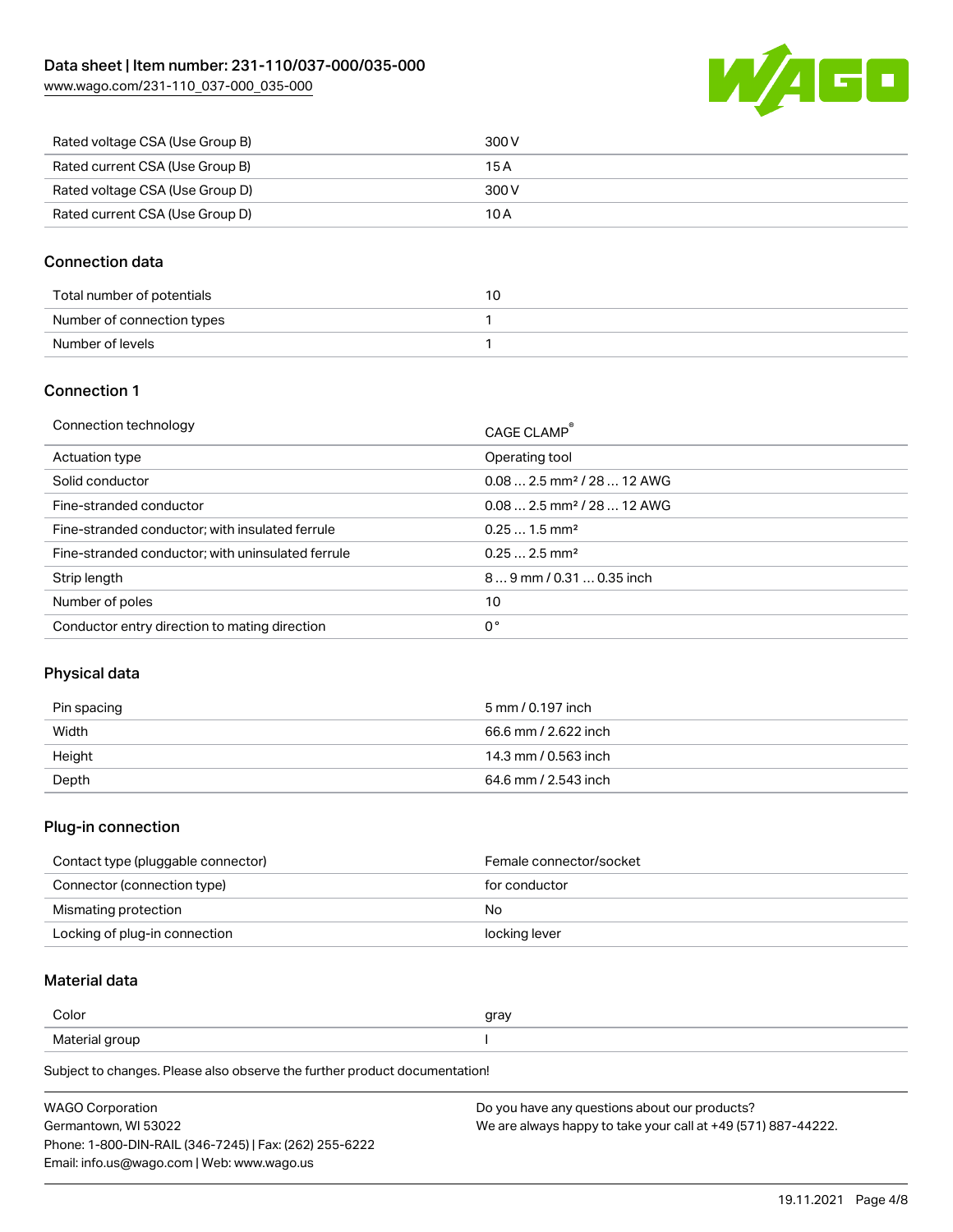

| Insulation material         | Polyamide (PA66)                  |
|-----------------------------|-----------------------------------|
| Flammability class per UL94 | V <sub>0</sub>                    |
| Clamping spring material    | Chrome nickel spring steel (CrNi) |
| Contact material            | Copper alloy                      |
| Contact plating             | tin-plated                        |
| Fire load                   | 0.369 MJ                          |
| Weight                      | 22.1 <sub>g</sub>                 |
|                             |                                   |

#### Environmental requirements

| Limit temperature range<br>−60 … +85 °Ր |
|-----------------------------------------|
|-----------------------------------------|

#### Commercial data

| Product Group  | 3 (Multi Conn. System) |
|----------------|------------------------|
| PU (SPU)       | 25 Stück               |
| Packaging type | box                    |
| GTIN           | 4055143952187          |

## Approvals / Certificates

#### Country specific Approvals

| Logo | Approval                               | <b>Additional Approval Text</b> | Certificate<br>name |
|------|----------------------------------------|---------------------------------|---------------------|
| GF   | <b>CSA</b><br>DEKRA Certification B.V. | C <sub>22.2</sub>               | 1466354             |

#### Ship Approvals

| Logo | Approval                                  | <b>Additional Approval Text</b> | Certificate<br>name             |
|------|-------------------------------------------|---------------------------------|---------------------------------|
| ABS  | <b>ABS</b><br>American Bureau of Shipping | $\overline{\phantom{0}}$        | 19-<br>HG1869876-<br><b>PDA</b> |

#### UL-Approvals

7

|                          |                                |                          | Certificate |
|--------------------------|--------------------------------|--------------------------|-------------|
| Logo                     | Approval                       | Additional Approval Text | name        |
|                          | UR                             | <b>UL 1977</b>           | E45171      |
| $\overline{\phantom{0}}$ | Underwriters Laboratories Inc. |                          |             |

Subject to changes. Please also observe the further product documentation!

| <b>WAGO Corporation</b>                                | Do you have any questions about our products?                 |
|--------------------------------------------------------|---------------------------------------------------------------|
| Germantown, WI 53022                                   | We are always happy to take your call at +49 (571) 887-44222. |
| Phone: 1-800-DIN-RAIL (346-7245)   Fax: (262) 255-6222 |                                                               |
| Email: info.us@wago.com   Web: www.wago.us             |                                                               |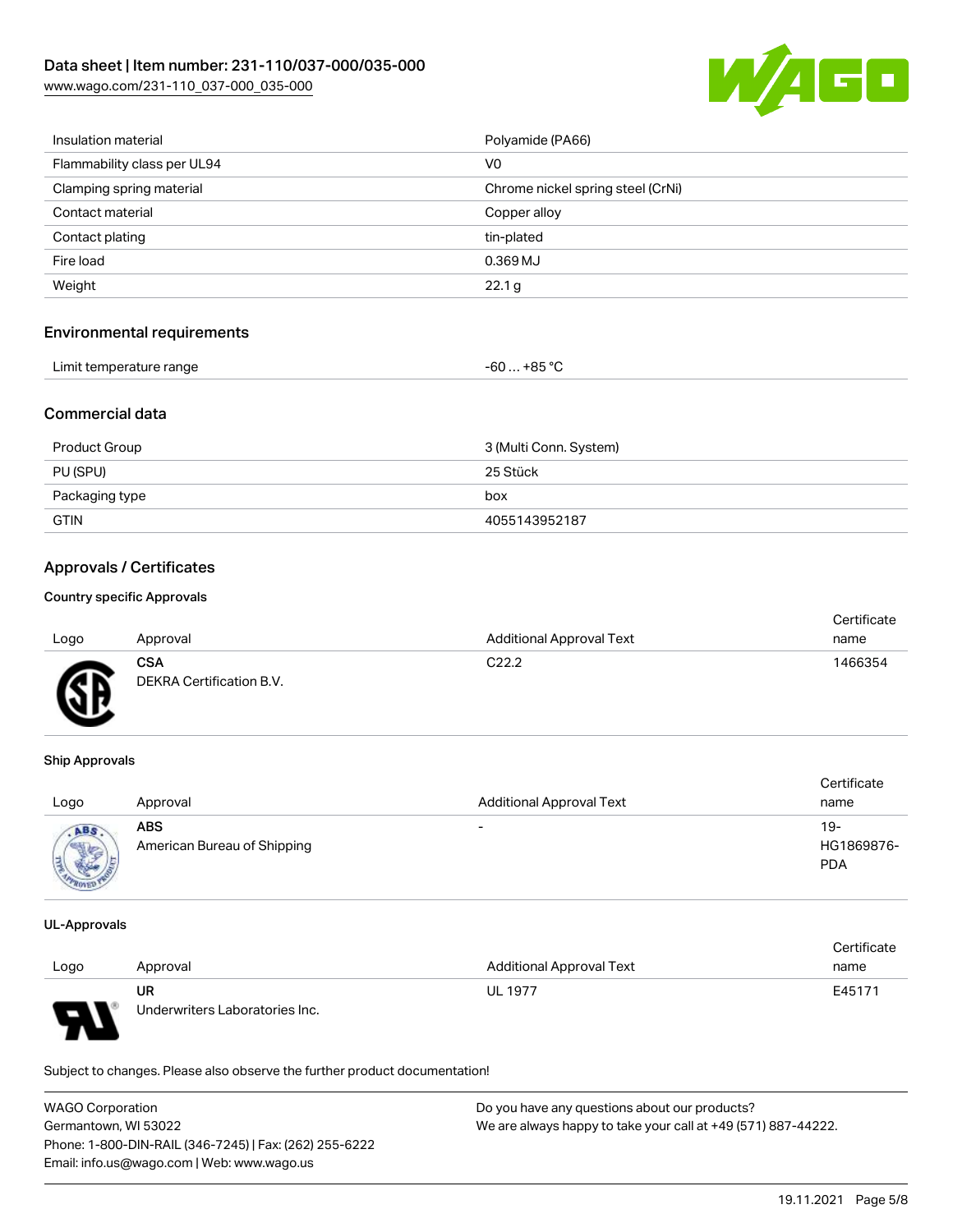#### Data sheet | Item number: 231-110/037-000/035-000 [www.wago.com/231-110\\_037-000\\_035-000](http://www.wago.com/231-110_037-000_035-000)



#### **Counterpart**



| $\mathbf{r}$ | Item no.231-610<br>Male connector; 10-pole; Pin spacing 5 mm; gray |
|--------------|--------------------------------------------------------------------|
|              | <br>. .                                                            |

| - Item no.231-140/001-000                                                            | www.wago.com/231-140/001-000 |
|--------------------------------------------------------------------------------------|------------------------------|
| Male header; 10-pole; THT; 1.0 x 1.0 mm solder pin; straight; pin spacing 5 mm; gray |                              |
|                                                                                      |                              |



Item no.231-440/001-000 Male header; 10-pole; THT; 1.0 x 1.0 mm solder pin; angled; pin spacing 5 mm; gray [www.wago.com/231-440/001-000](https://www.wago.com/231-440/001-000)

[www.wago.com/231-610](https://www.wago.com/231-610)

# Downloads Documentation

| <b>Additional Information</b> |            |        |          |
|-------------------------------|------------|--------|----------|
| Technical explanations        | 2019 Apr 3 | pdf    | Download |
|                               |            | 2.0 MB |          |

## Installation Notes



Inserting a conductor via 3.5 mm screwdriver – CAGE CLAMP® actuation parallel to conductor entry.



Inserting a conductor via 3.5 mm screwdriver – CAGE CLAMP® actuation perpendicular to conductor entry.



Inserting a conductor into CAGE CLAMP® unit via operating lever (231-291).

Subject to changes. Please also observe the further product documentation!

WAGO Corporation Germantown, WI 53022 Phone: 1-800-DIN-RAIL (346-7245) | Fax: (262) 255-6222 Email: info.us@wago.com | Web: www.wago.us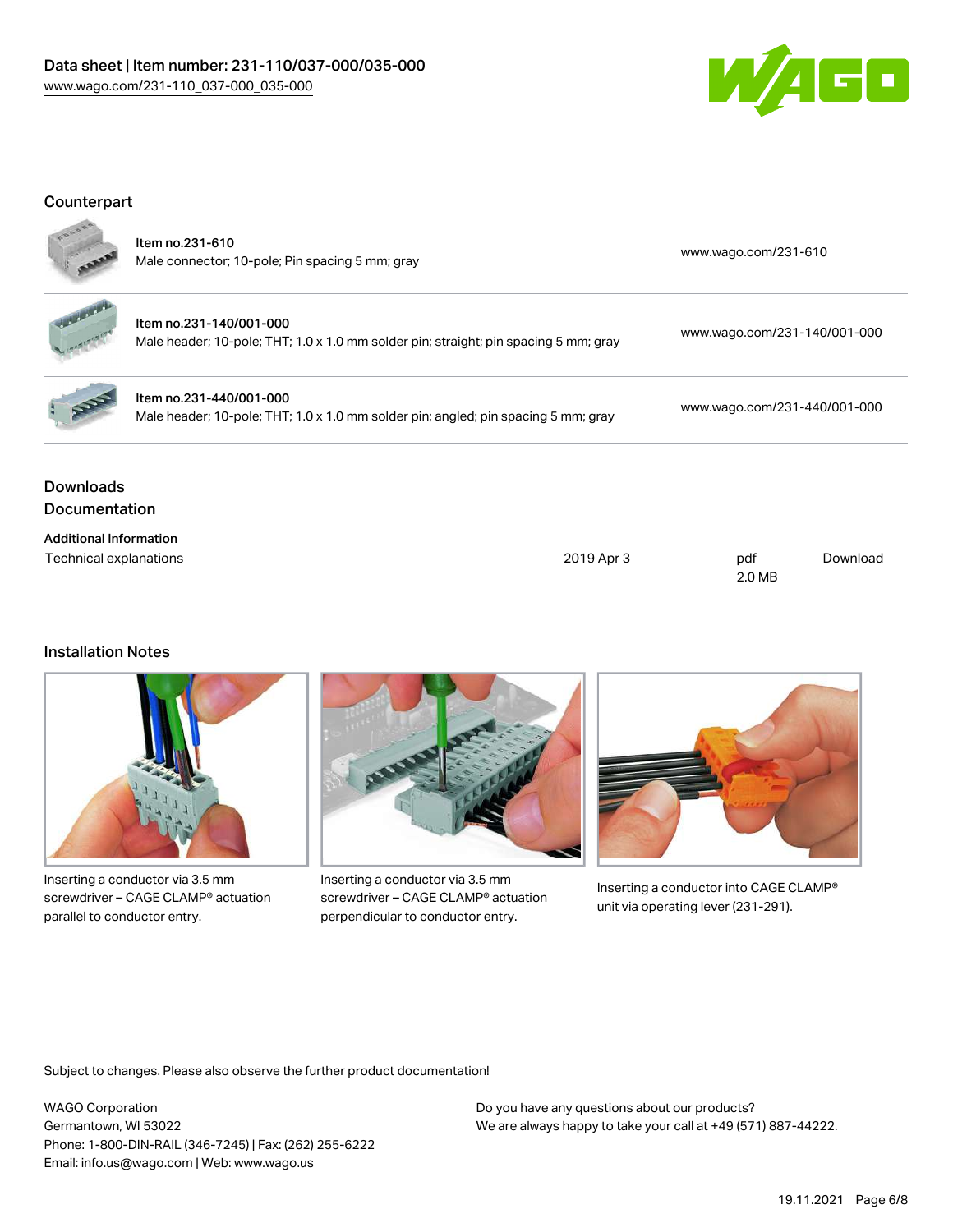



Inserting a conductor via operating tool.



Coding a female connector by removing coding finger(s).



Testing – female connector with CAGE CLAMP®

Integrated test ports for testing perpendicular to conductor entry via 2 or 2.3 mm Ø test plug

#### Installation

Subject to changes. Please also observe the further product documentation!

WAGO Corporation Germantown, WI 53022 Phone: 1-800-DIN-RAIL (346-7245) | Fax: (262) 255-6222 Email: info.us@wago.com | Web: www.wago.us